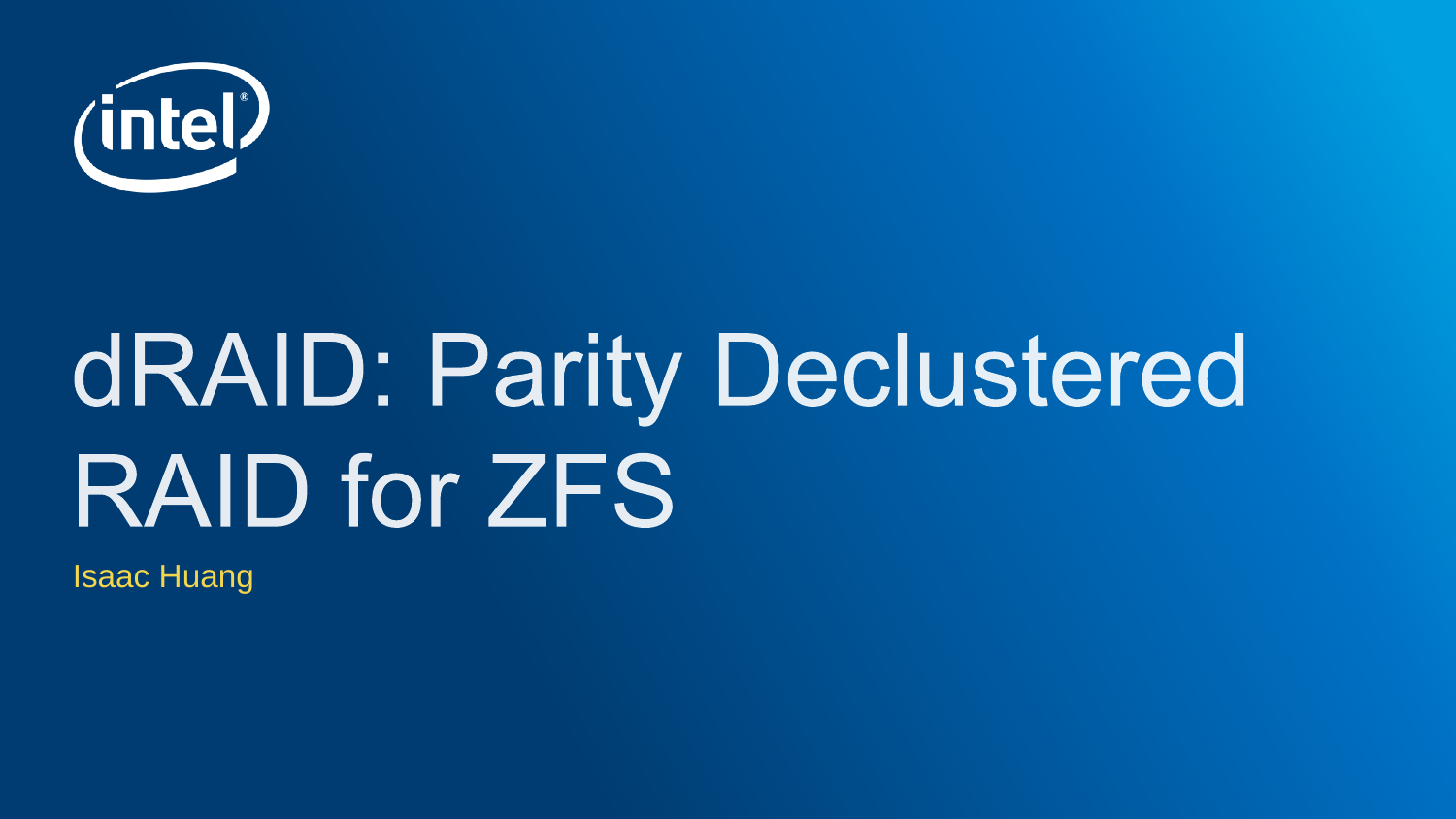#### The Problem

RAIDz has many great features, but resilver is slow:

• No write hole, self healing, no special hardware

| <b>Pool config</b>     | <b>Age</b> | Used  | Avail | <b>Resilvered</b> | <b>Time</b> | <b>Speed</b> |
|------------------------|------------|-------|-------|-------------------|-------------|--------------|
| 3x 12-drive RAIDz2 2 Y |            | 120T  | 23.6T | 4.24T             | 27h2m       | 45.68 MB/s   |
| 1x 4-drive RAIDz1      | 4 Y        | 6.42T | 1.23T | 2.29T             | 45h45m      | 14.58 MB/s   |
| 3x 6-drive RAIDz1      |            | 8.47T |       | 560G              | 6h32m       | 24.00 MB/s   |
| 5x 6-drive RAIDz1      |            | 109T  |       | 3.24T             | 44h52m      | 21.03 MB/s   |

RAIDz Resilver Time

 $\Omega$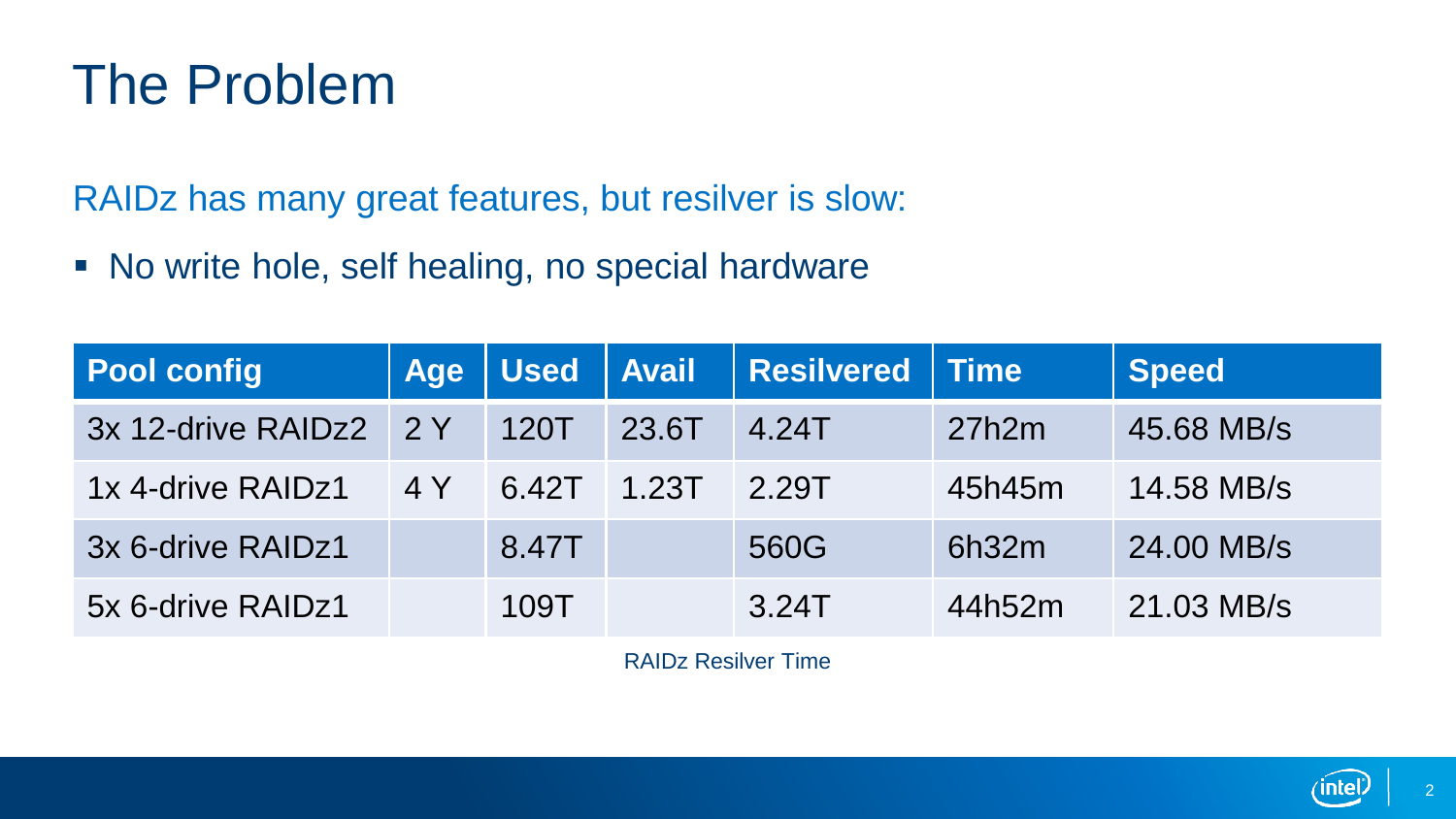#### The Causes

#### Why is RAIDz resilver slow?

- Random IO due to block pointer tree traversal
	- Some mitigation with "sequential resilver" work
- Write throughput of a single replacement drive is a bottleneck
- A single VDEV doesn't scale to a large number of child VDEVs
	- Aggregated read throughput for reconstruction is limited

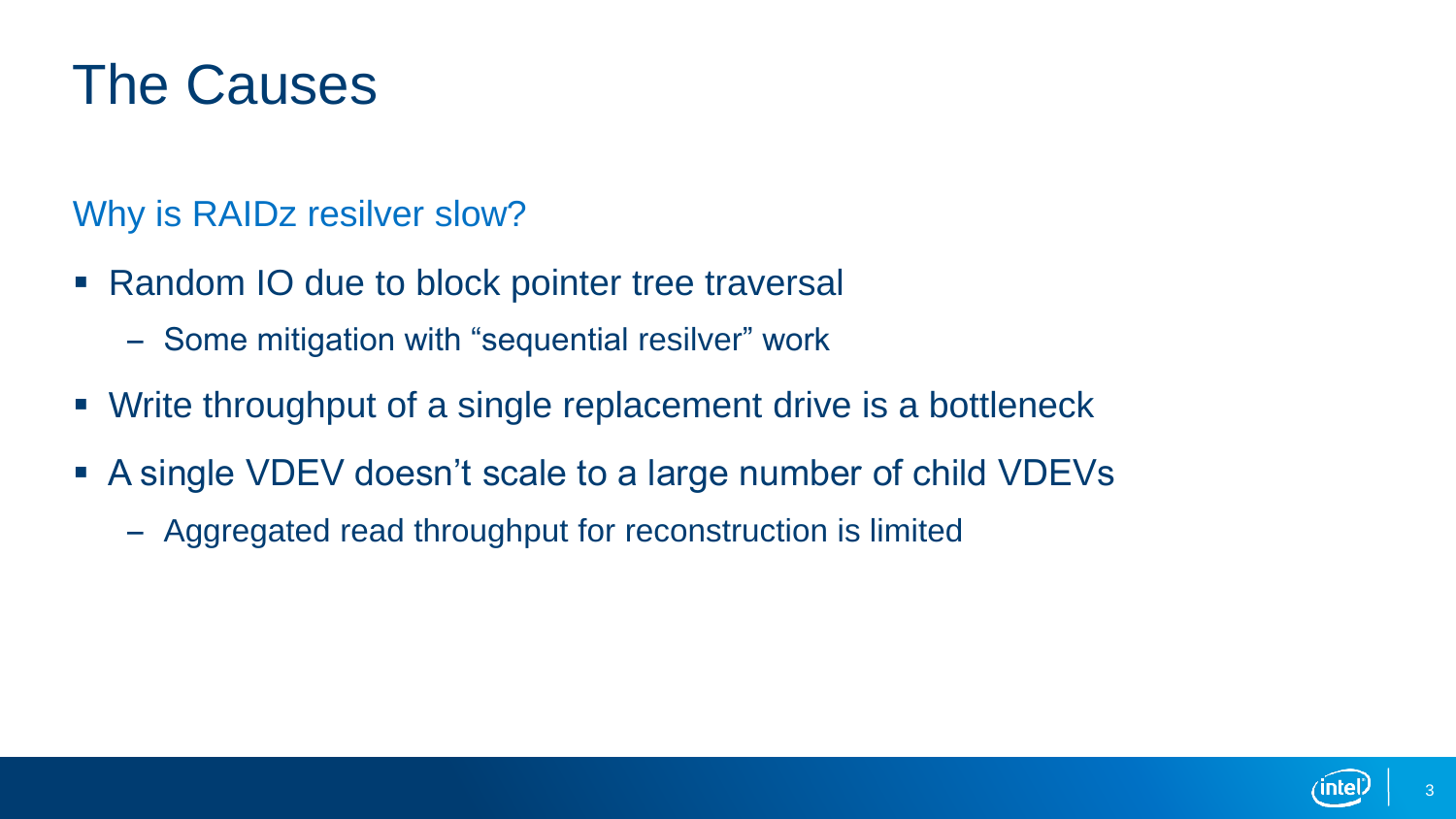# The "Solutions"

Best "solutions" available today

- Reduce the number of block pointers by using large (1MB+) blocks
- **Increase available total IOPS** 
	- Use narrow RAIDz (for example: 4-wide RAIDz1 or mirroring)
	- Use lots of small disks or SSDs
- None of these solutions address:
	- Single replacement drive bottleneck
	- Limited aggregate read throughput from child VDEVs

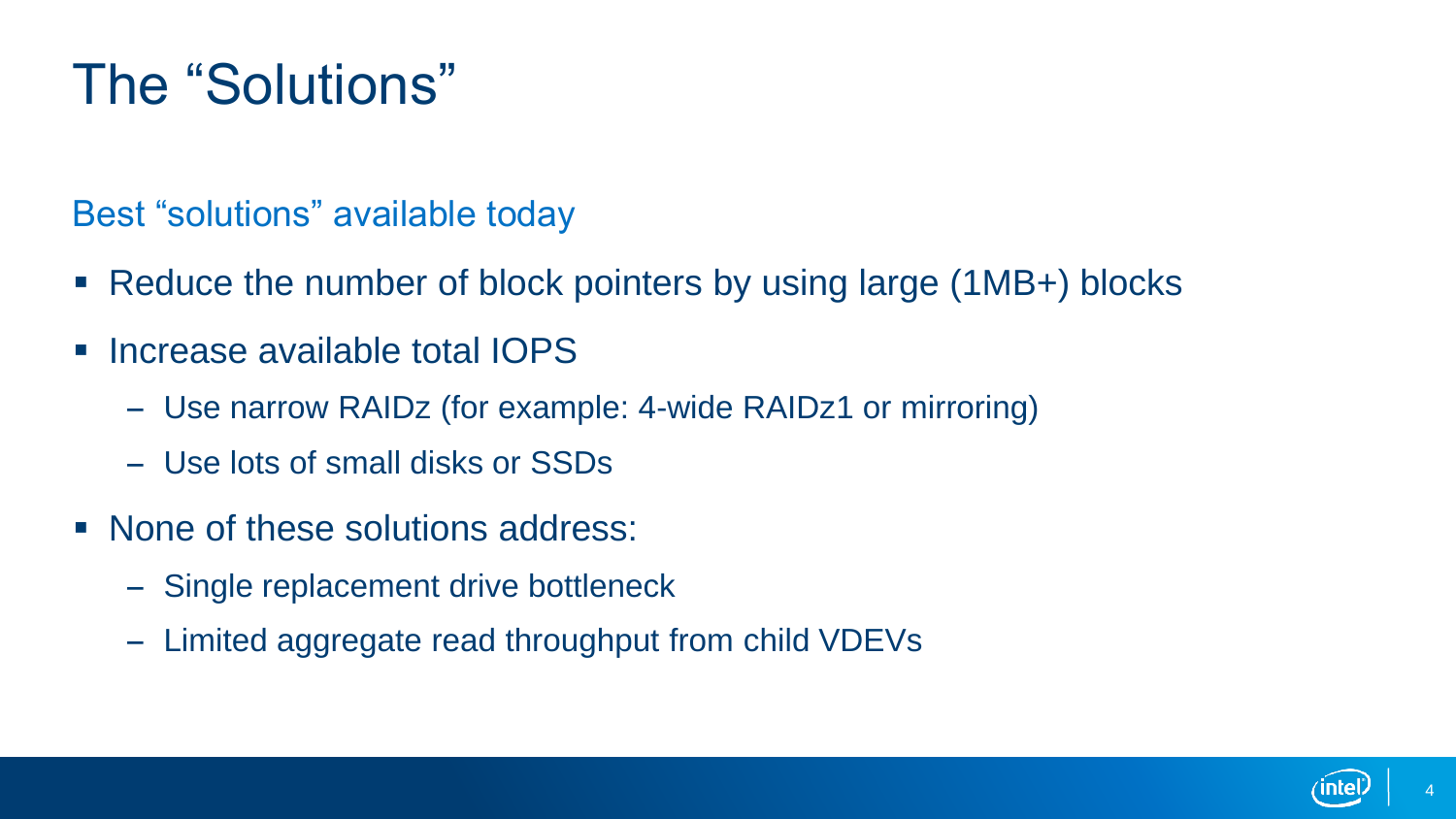### dRAID: No BP Tree Traversal



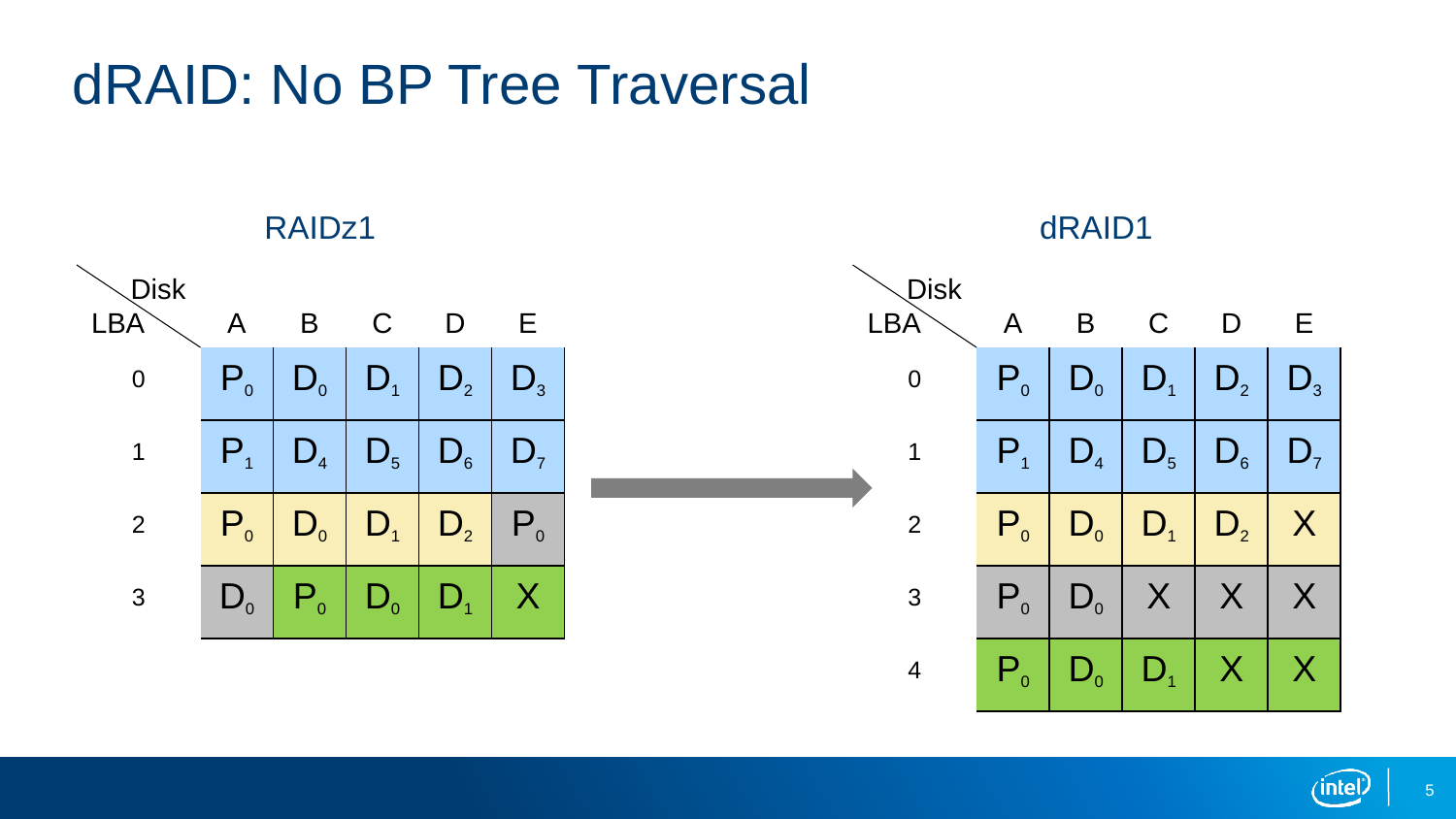# dRAID: Sequential Rebuild

- No block pointer tree traversal
	- Completely sequential like traditional RAID-4/5/6
	- Skips free space by scanning spacemap objects
	- Large IO: not limited by block boundary
- No write hole, like RAIDz-1/2/3
	- RAIDz: variable stripe width
	- dRAID: fixed stripe width, but always allocate full stripes

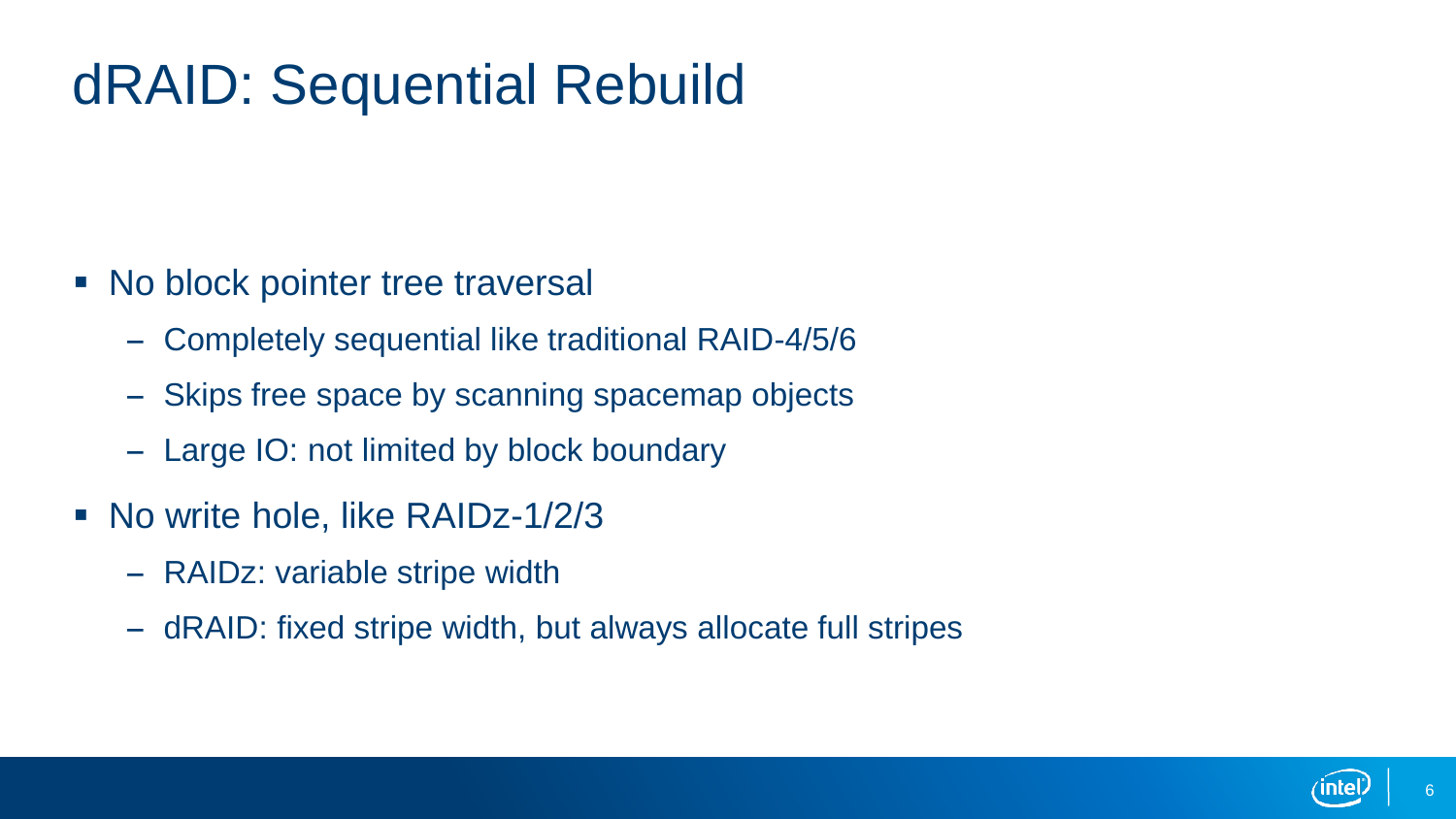| dRAID: Parity Declustering |  |                |   |                |                |   |                | dRAID1-0         |                |                  |                     |                |                 |                |                |                       |                       |                |                   |                       |                 |                      |
|----------------------------|--|----------------|---|----------------|----------------|---|----------------|------------------|----------------|------------------|---------------------|----------------|-----------------|----------------|----------------|-----------------------|-----------------------|----------------|-------------------|-----------------------|-----------------|----------------------|
|                            |  | RAIDz1-0       |   |                |                |   | RAIDz1-1       |                  |                | <b>Hot Spare</b> |                     |                |                 | Group 0        |                |                       |                       |                | Group 1           |                       |                 | <b>Logical Spare</b> |
| $\boldsymbol{\theta}$      |  | $\overline{2}$ | 3 | $\overline{4}$ | 5              | 6 | $\overline{7}$ | 8                | $\overline{9}$ | 10               |                     |                | 4               | 5              | 9              | 3                     | $\overline{2}$        | 8              | 10                | $\overline{7}$        | $6\phantom{1}6$ | $\overline{0}$       |
| $\boldsymbol{\theta}$      |  | $\overline{2}$ | 3 | $\overline{4}$ | 5              | 6 | $\overline{7}$ | 8                | 9              | 10               |                     | $\overline{2}$ | 5               | 6              | 10             | $\overline{4}$        | 3                     | 9              | $\mathbf{\theta}$ | 8                     | $\overline{7}$  | $\overline{1}$       |
| $\mathbf{Q}$               |  | 2              | 3 | $\overline{4}$ | 5              | 6 | $\overline{7}$ | 8                | 9              | 10               |                     | 3              | $6\phantom{1}$  | $\overline{7}$ | $\mathbf{a}$   | 5                     | $\overline{4}$        | 10             | $\overline{1}$    | 9                     | 8               | $\overline{2}$       |
| $\boldsymbol{\theta}$      |  | $\overline{2}$ | 3 | $\overline{4}$ | 5              | 6 | $\overline{7}$ | $\boldsymbol{8}$ | $9$            | 10               |                     | $\overline{4}$ | $\overline{7}$  | 8              | 1              | 6                     | 5                     | $\mathbf{0}$   | $\overline{2}$    | 10                    | 9               | $\overline{3}$       |
| $\boldsymbol{\theta}$      |  | $\overline{2}$ | 3 | $\overline{4}$ | 5              | 6 | $\overline{7}$ | 8                | 9              | 10               |                     | 5              | 8               | 9              | $\overline{2}$ | $\overline{7}$        | 6                     | $\mathbf{1}$   | 3                 | $\boldsymbol{\theta}$ | 10              | $\overline{4}$       |
| $\boldsymbol{\theta}$      |  | $\overline{2}$ | 3 | $\overline{4}$ | 5              | 6 | $\overline{7}$ | 8                | 9              | 10               | <b>Declustering</b> | 6              | 9               | 10             | 3              | 8                     | $\overline{7}$        | $\overline{2}$ | $\overline{4}$    | 1                     | $\mathbf{a}$    | $\overline{5}$       |
| $\boldsymbol{\theta}$      |  | $\overline{2}$ | 3 | $\overline{4}$ | 5              | 6 | $\overline{7}$ | 8                | 9              | 10               |                     | $\overline{7}$ | 10 <sup>1</sup> | $\mathbf{a}$   | $\overline{4}$ | 9                     | 8                     | 3              | 5                 | $\overline{2}$        | 1               | $\underline{6}$      |
| $\boldsymbol{\theta}$      |  | $\overline{2}$ | 3 | $\overline{4}$ | $\overline{5}$ | 6 | $\overline{7}$ | 8                | 9              | 10               |                     | 8              | $\theta$        | $\mathbf{1}$   | 5              | 10                    | 9                     | 4              | $6\phantom{1}$    | 3                     | $\overline{2}$  | $\mathbf{Z}$         |
| $\boldsymbol{\theta}$      |  | $\overline{2}$ | 3 | $\overline{4}$ | 5              | 6 | $\overline{7}$ | 8                | 9              | 10               |                     | 9              | 1               | $\overline{2}$ | 6              | $\boldsymbol{\theta}$ | 10                    | 5              | $\overline{7}$    | 4                     | 3               | $\underline{8}$      |
| $\boldsymbol{\theta}$      |  | $\overline{2}$ | 3 | $\overline{4}$ | 5              | 6 | $\overline{7}$ | 8                | 9              | 10               |                     | 10             | 2               | 3              | $\overline{7}$ |                       | $\boldsymbol{\theta}$ | 6              | 8                 | 5                     | 4               | $9\,$                |
| $\mathbf{0}$               |  | $\overline{2}$ | 3 | 4              | 5              | 6 | $\overline{7}$ | 8                | $9$            | 10               |                     | $\mathbf{a}$   | 3               | 4              | 8              | $\overline{2}$        | 1                     | $\overline{7}$ | $9$               | $6\phantom{1}$        | 5               | 10                   |

#### $(ntel)$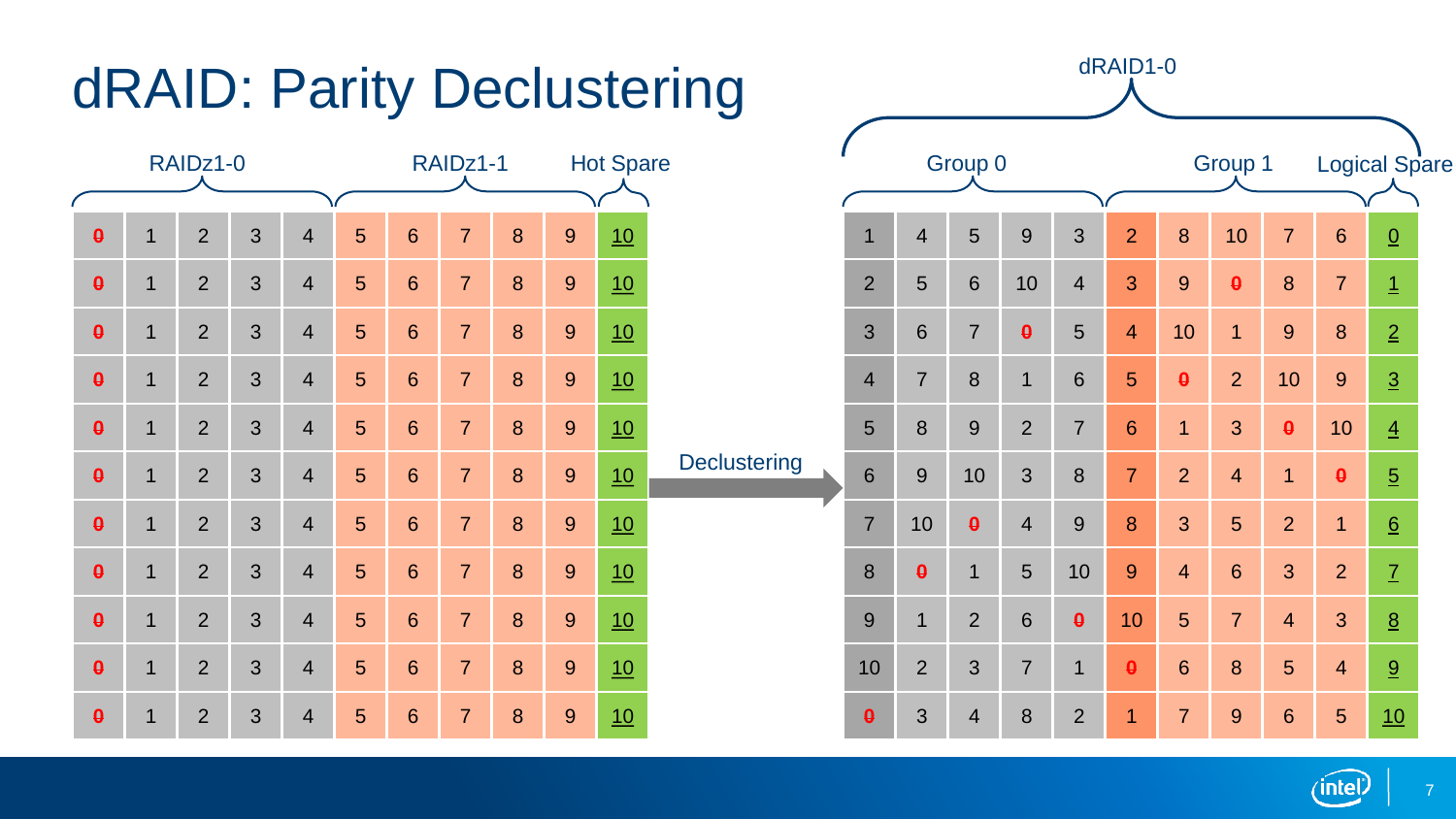# dRAID: Parity Declustering

Rebuild scales to a large number of drives

- Decouple redundancy group (P+D) from the number of child drives
- Write: spare blocks are rotated among all drives
- Read: shared evenly among all drives

| Drive | И | $2^{\circ}$ | 3 |            | 5 <sup>5</sup> | 6 |                |  |  |
|-------|---|-------------|---|------------|----------------|---|----------------|--|--|
| Read  |   |             | 4 | $\sqrt{4}$ | 4              | 4 | 4 <sup>1</sup> |  |  |
| Write | И |             |   |            |                |   |                |  |  |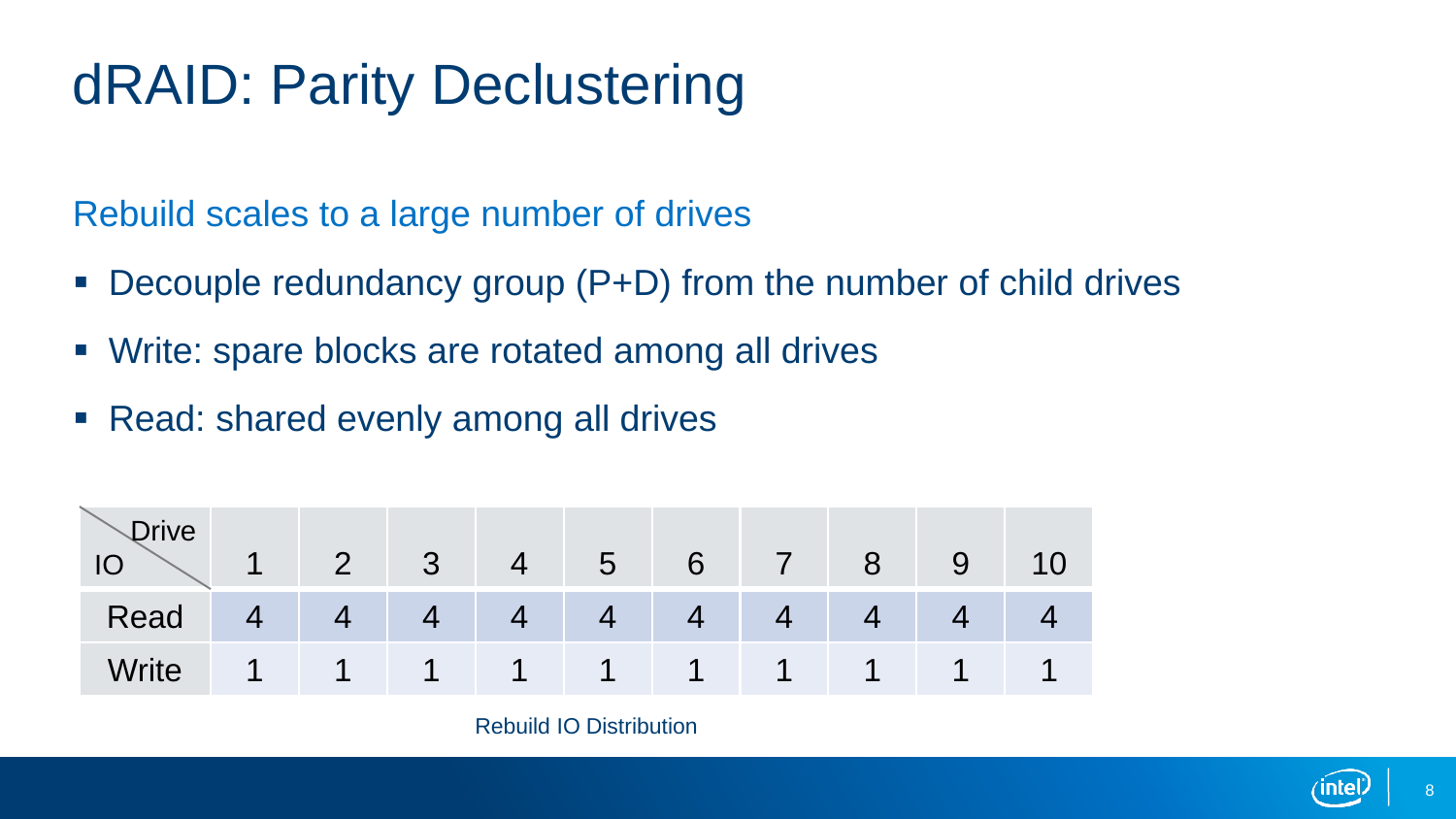Live demo of dRAID rebuild:

- 43-drive dRAID2: 4 x (8D + 2P) groups, 3 distributed spares
	- 601G used out of 46T
	- Each drive capable of 150 MB/s
- Rebuild 1 failed drive to a distributed spare
	- Read 157.2G, write 17.5G

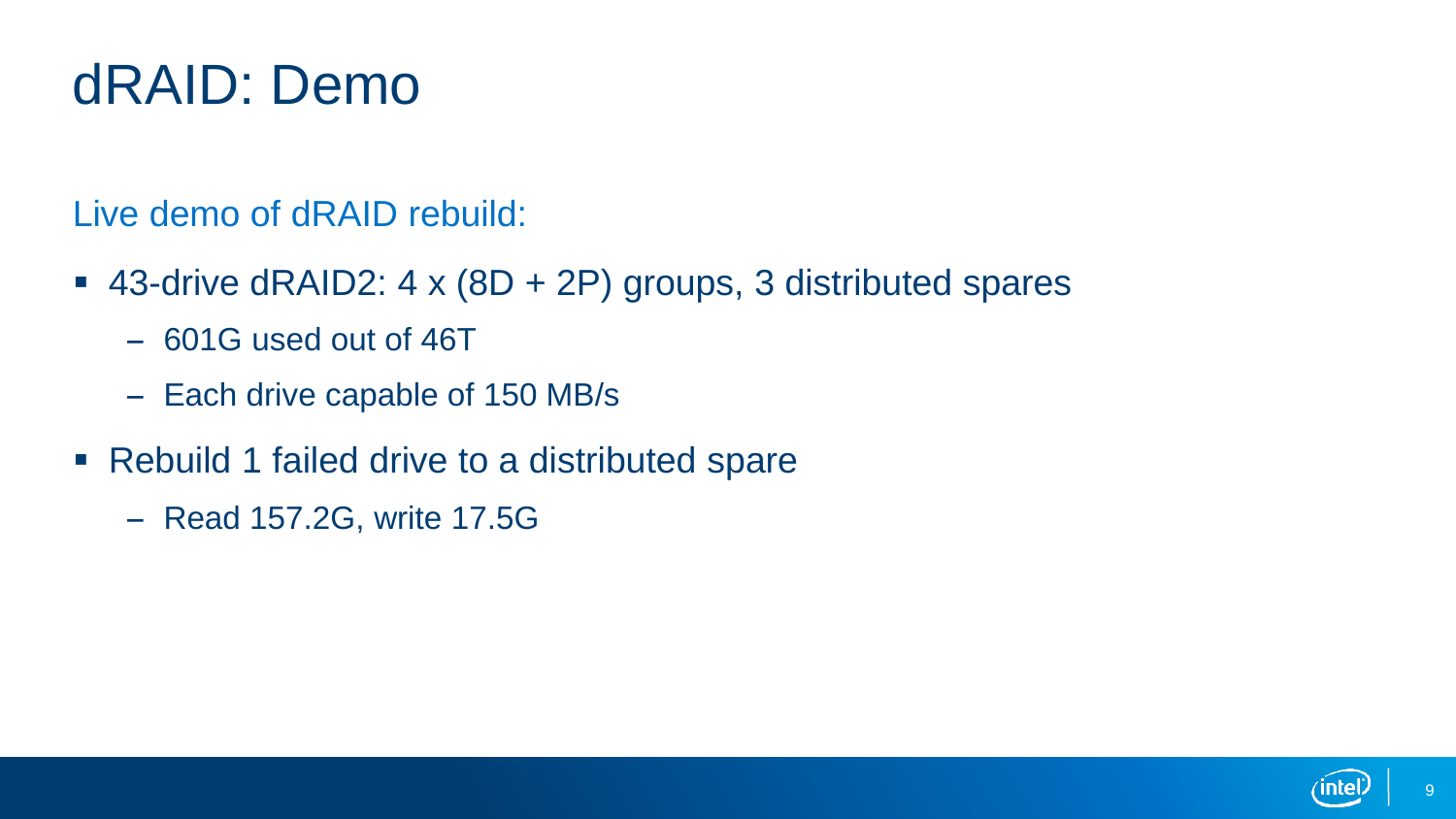#### dRAID: Demo Results

Rebuild completed in 37 seconds:

- Aggregate throughput: read 4350.6 MB/s, write 484.3 MB/s
	- 3x faster than RAIDz resilver
	- Scales to more drives
- Combined read/write of a single drive at 115.12 MB/s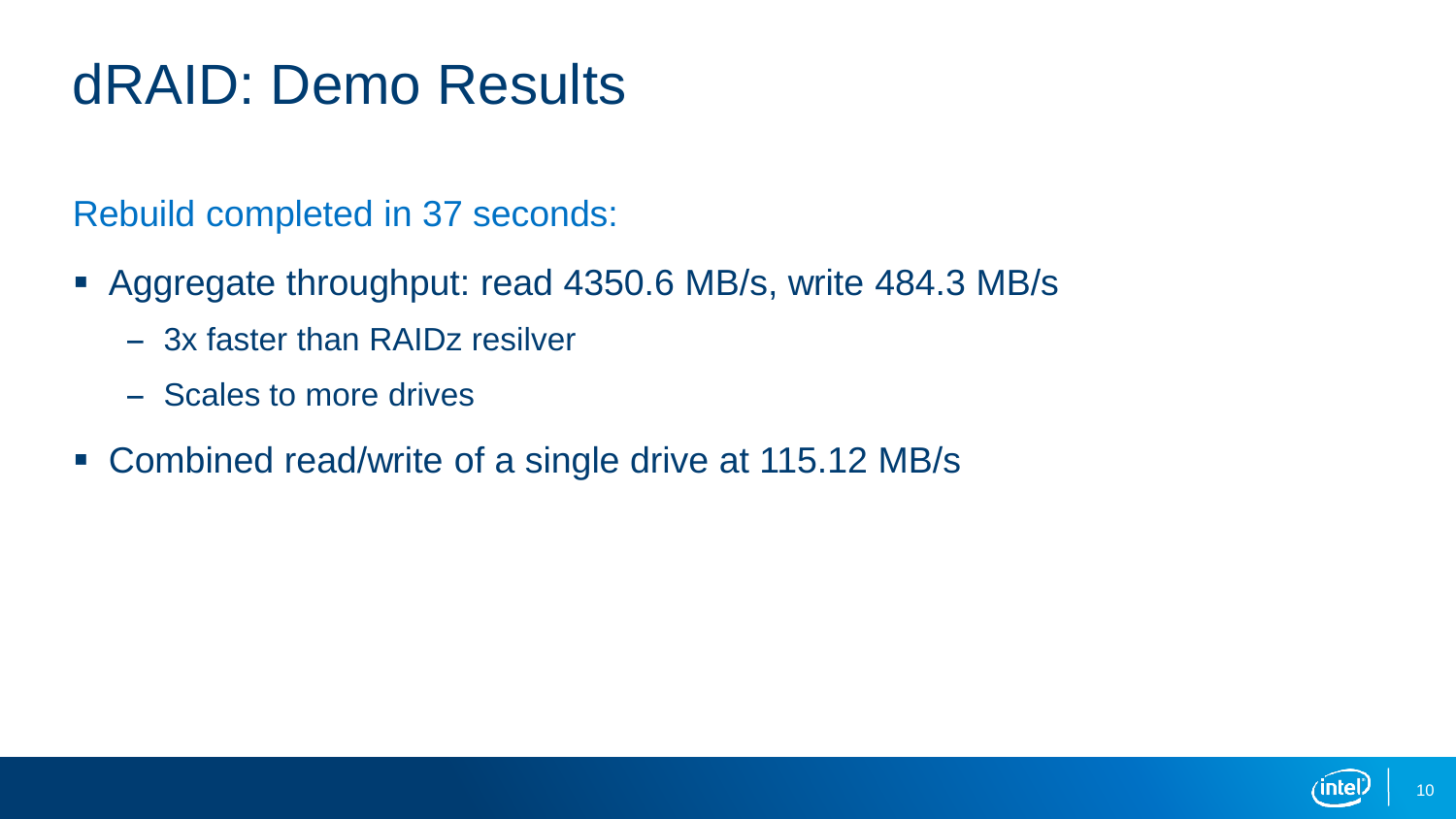#### dRAID Downsides: Space Inflation



dRAID1



**intel.**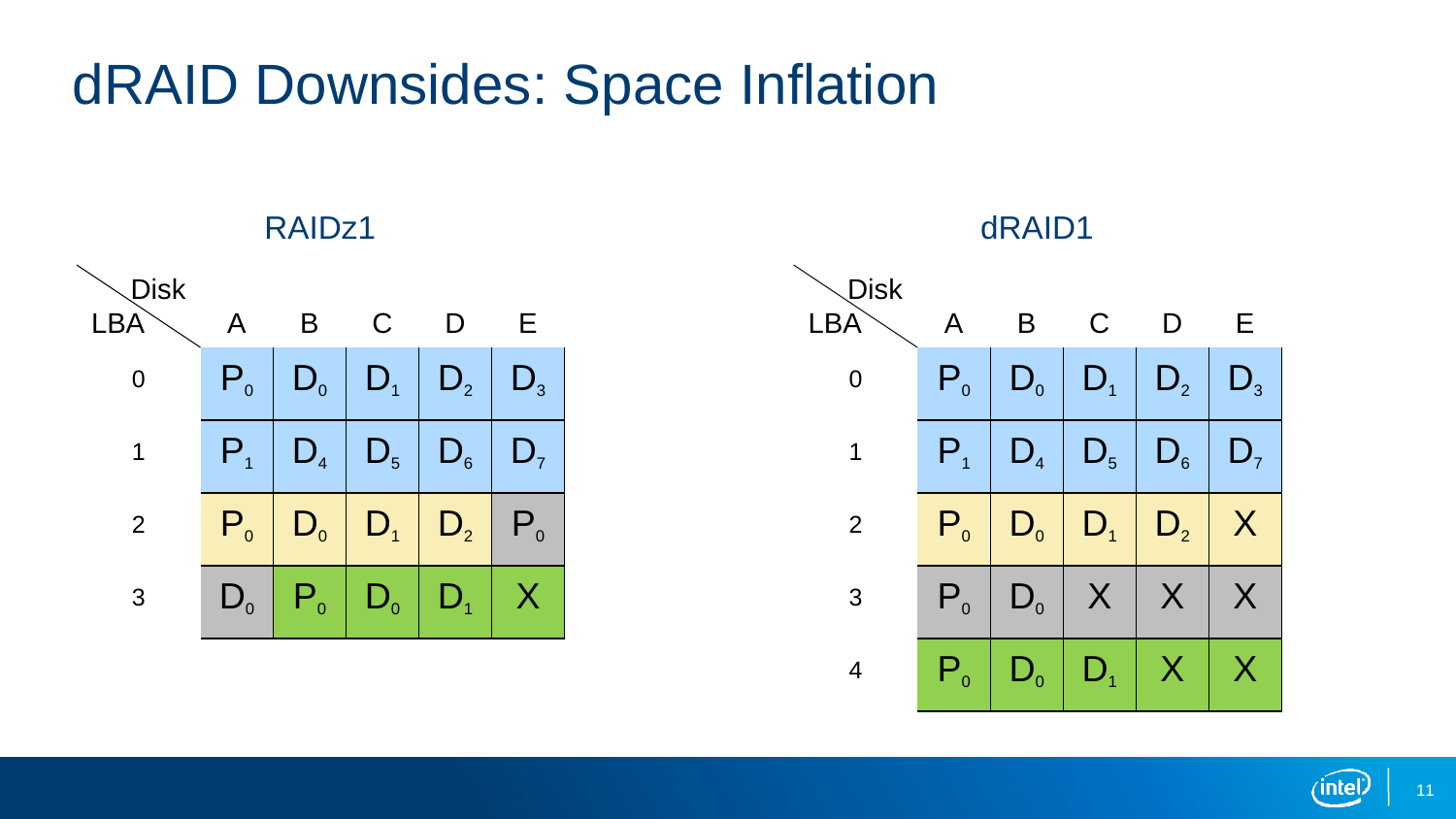## dRAID Space Inflation: Mirrored Metaslab



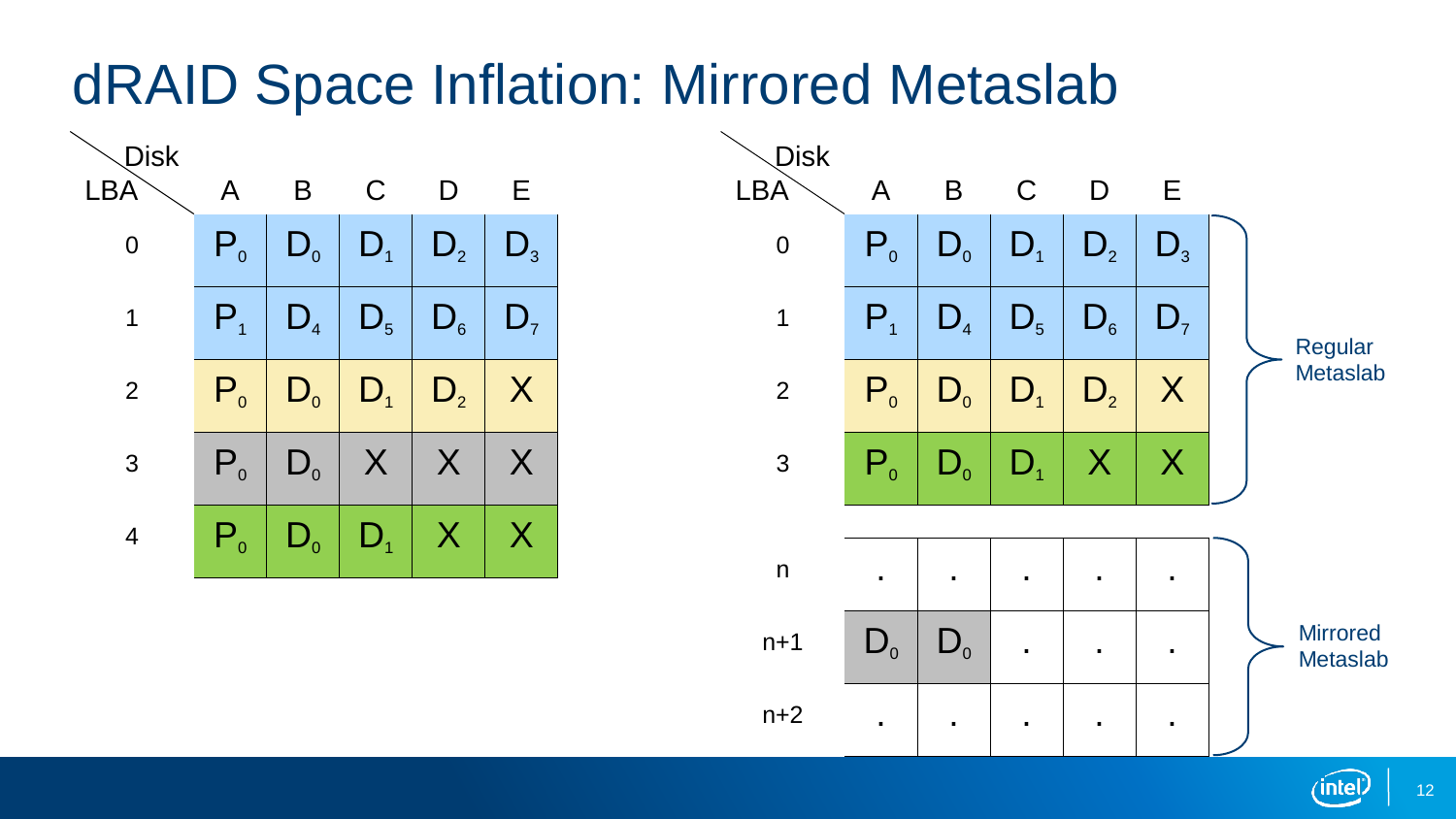# dRAID: Downsides

- Allocated block size inflation
	- Doesn't work well for small blocks
	- Mitigated by mirrored metaslabs
- **Rebuild cannot verify block checksum:** 
	- Still need to verify checksums by traversing BP tree
- **Parity group and spare capacity chosen at VDEV creation**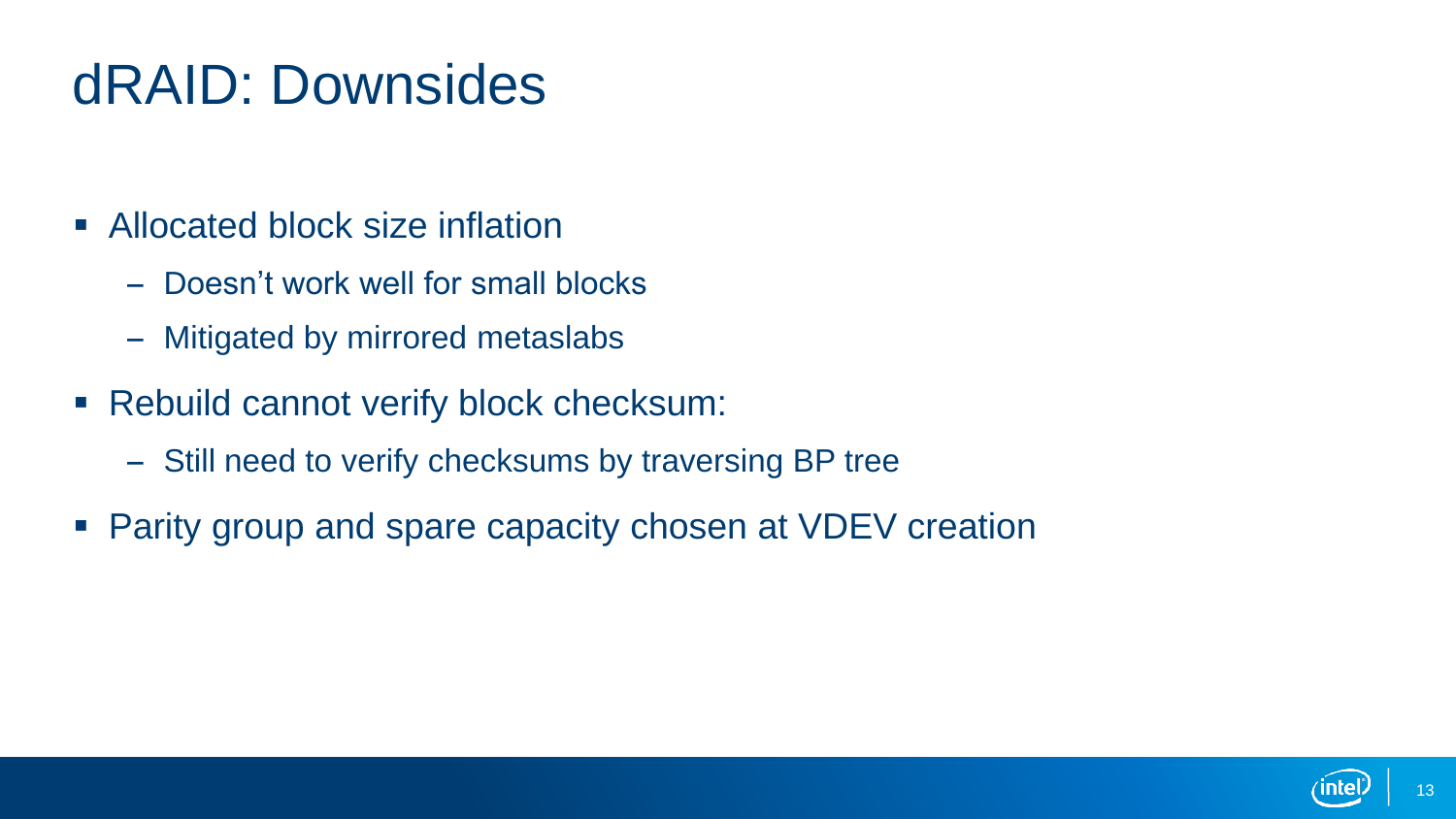## dRAID: Project Status

Feature complete:

- Code: <https://github.com/zfsonlinux/zfs/pull/5841>
- Document: <https://github.com/zfsonlinux/zfs/wiki/dRAID-HOWTO>
- Need community help: reviewing, testing, patching, porting.

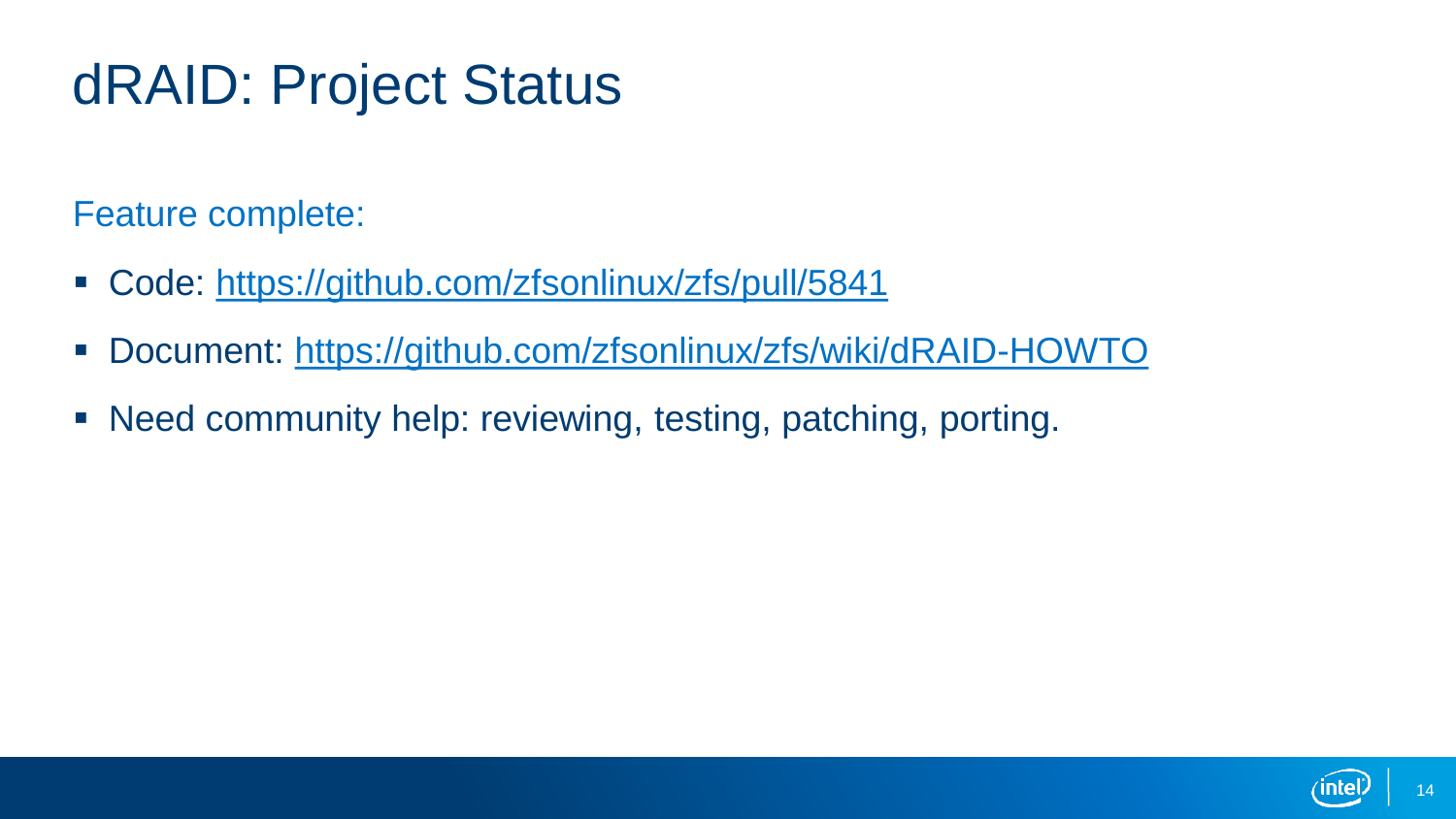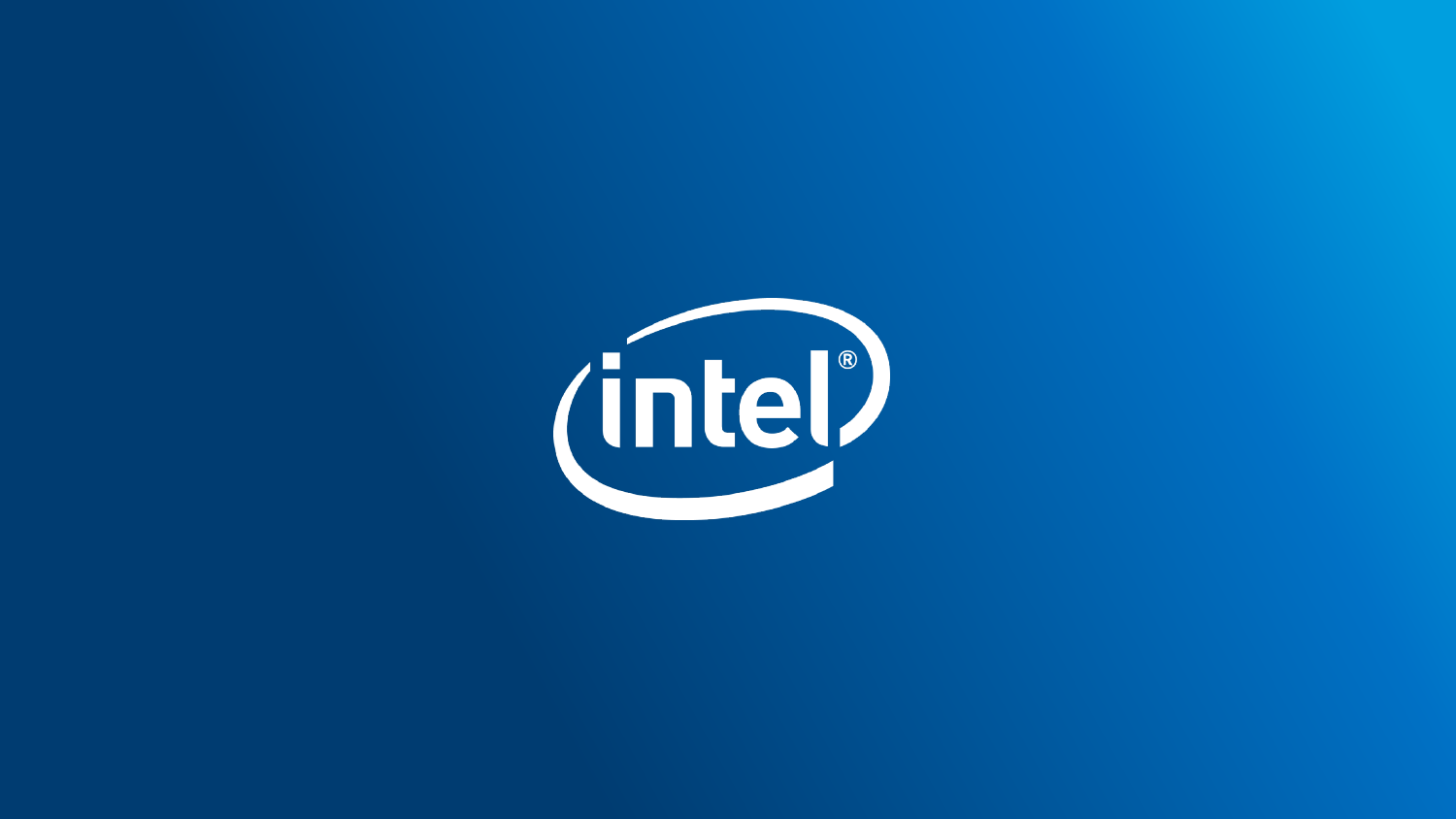| <b>STATE</b><br>NAME |                     |                | <b>READ WRITE CKSUM</b> |                |  |  |  |  |
|----------------------|---------------------|----------------|-------------------------|----------------|--|--|--|--|
| tank                 | <b>ONLINE</b>       |                | $0\quad 0$              | $\Omega$       |  |  |  |  |
| draid2-0             | <b>ONLINE</b>       |                | $0\quad 0$              | $\overline{0}$ |  |  |  |  |
| sdb                  | <b>ONLINE</b>       | $\overline{0}$ | $\mathbf{0}$            | 0              |  |  |  |  |
| sdd                  | <b>ONLINE</b>       |                | $0\quad 0\quad 0$       |                |  |  |  |  |
| sde                  | <b>ONLINE</b>       | $\overline{0}$ | $\overline{0}$          | 0              |  |  |  |  |
|                      |                     |                |                         |                |  |  |  |  |
| sdar                 | ONLINE 0            |                | $\Omega$                | $\Omega$       |  |  |  |  |
| spares               |                     |                |                         |                |  |  |  |  |
|                      | \$draid2-0-s0 AVAIL |                |                         |                |  |  |  |  |
|                      | \$draid2-0-s1 AVAIL |                |                         |                |  |  |  |  |
|                      | \$draid2-0-s2 AVAIL |                |                         |                |  |  |  |  |



 $16<sup>°</sup>$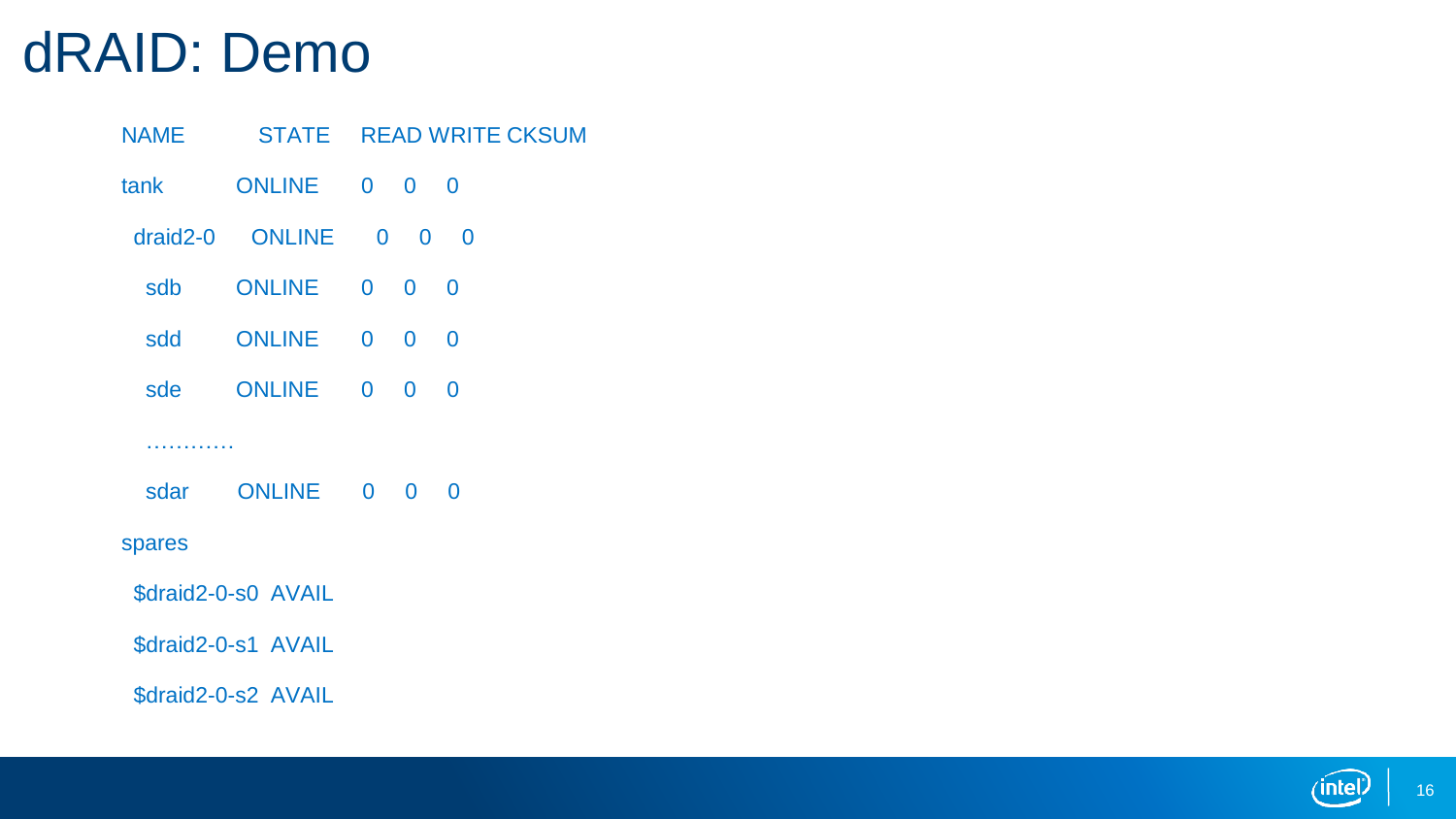- # zpool offline tank sde
- # zpool replace tank sde '\$draid2-0-s1
- # zpool status
- scan: rebuilt 17.4G in 0h0m36s with 0 errors

| tank |          | DEGRADED 0           |          | $\Omega$       | 0        |          |
|------|----------|----------------------|----------|----------------|----------|----------|
|      | draid2-0 | DEGRADED             |          | $\Omega$       | $\Omega$ | O        |
|      | sdb      | <b>ONLINE</b>        | $\Omega$ | $\Omega$       | 0        |          |
|      | sdd      | <b>ONLINE</b>        | $\Omega$ | 0              | 0        |          |
|      | spare-2  | <b>DEGRADED</b>      |          | $\overline{0}$ | $\Omega$ | $\Omega$ |
|      | sde      | OFFLINE              | $\Omega$ | $\Omega$       | $\Omega$ |          |
|      |          | \$draid2-0-s1 ONLINE |          | $\Omega$       | O        |          |